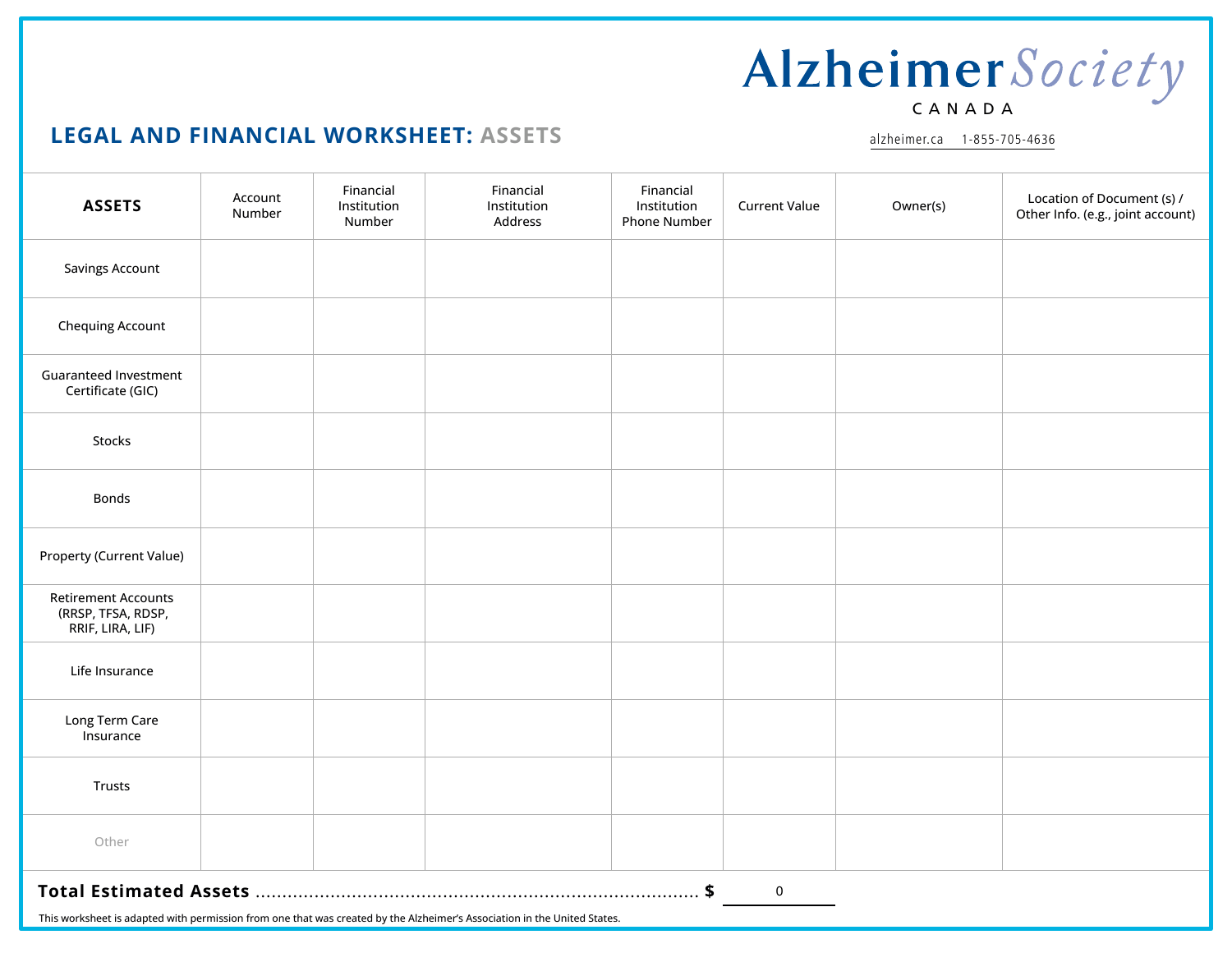#### **LEGAL AND FINANCIAL WORKSHEET: INCOME**

alzheimer.ca 1-855-705-4636

| <b>INCOME</b>                                                                                                                        | Account<br>Number | Institution<br>Number | Bank<br>Address | Bank<br><b>Phone Number</b> | <b>Current Value</b> | Owner(s) | Location of Document (s) /<br>Other Info. |
|--------------------------------------------------------------------------------------------------------------------------------------|-------------------|-----------------------|-----------------|-----------------------------|----------------------|----------|-------------------------------------------|
| <b>Employment Income</b>                                                                                                             |                   |                       |                 |                             |                      |          |                                           |
| Pension                                                                                                                              |                   |                       |                 |                             |                      |          |                                           |
| Annuity                                                                                                                              |                   |                       |                 |                             |                      |          |                                           |
| <b>Veterans Benefits</b>                                                                                                             |                   |                       |                 |                             |                      |          |                                           |
| Government Benefits (El,<br>CPP, CWLB, OAS, provincial<br>support programs)                                                          |                   |                       |                 |                             |                      |          |                                           |
| Dividends                                                                                                                            |                   |                       |                 |                             |                      |          |                                           |
| Reverse Mortgage                                                                                                                     |                   |                       |                 |                             |                      |          |                                           |
| Rental Income                                                                                                                        |                   |                       |                 |                             |                      |          |                                           |
| Other                                                                                                                                |                   |                       |                 |                             |                      |          |                                           |
| Other                                                                                                                                |                   |                       |                 |                             |                      |          |                                           |
| Other                                                                                                                                |                   |                       |                 |                             |                      |          |                                           |
| ${\bf 0}$<br>This workshoot is adapted with permission from ano that was created by the Alzhoimer's Association in the United States |                   |                       |                 |                             |                      |          |                                           |

This worksheet is adapted with permission from one that was created by the Alzheimer's Association in the United States.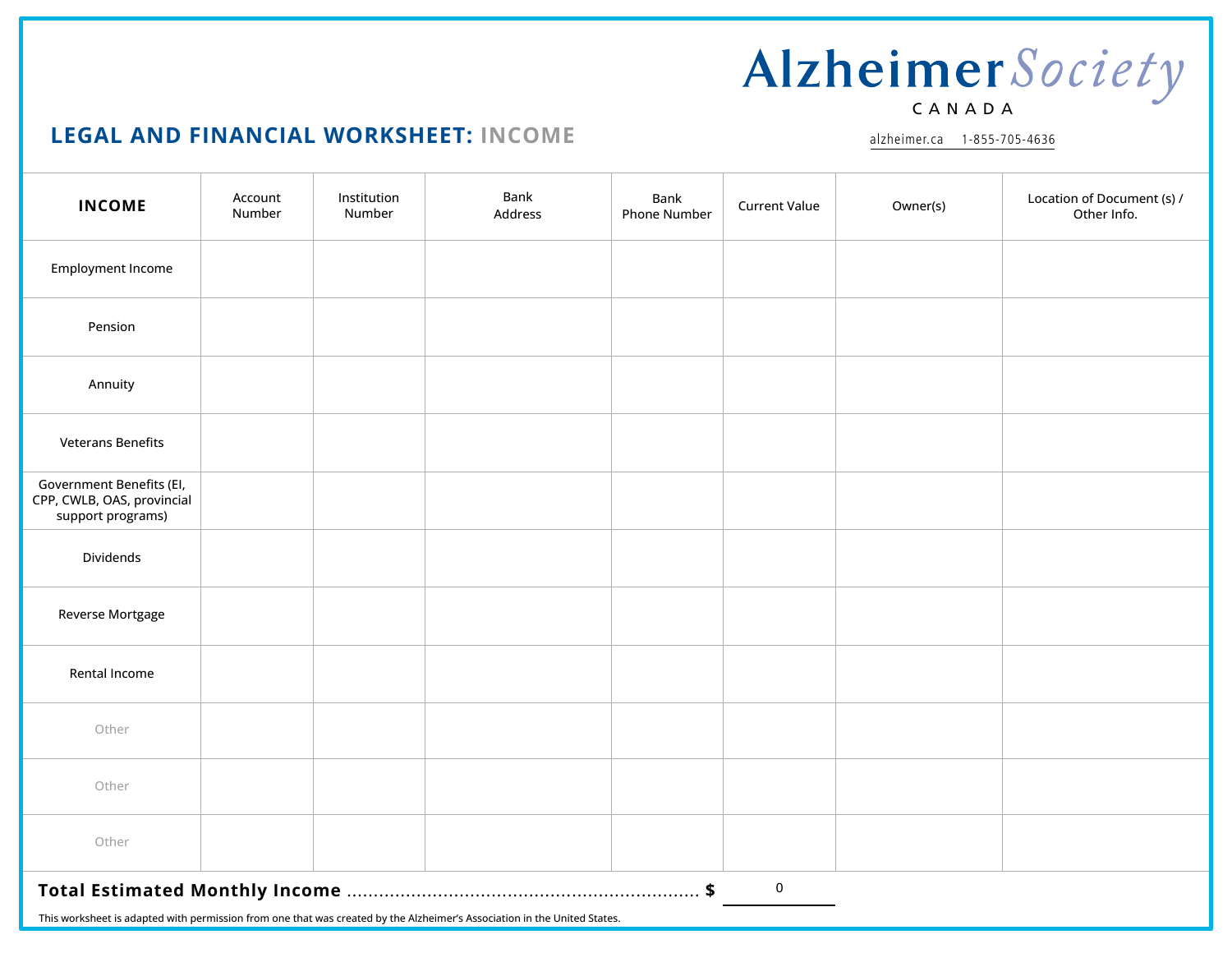#### **LEGAL AND FINANCIAL WORKSHEET: EXPENSES**

| <b>EXPENSES</b>                                                                                                          | Account<br>Number | Institution<br>Number | Bank<br>Address | Bank<br><b>Phone Number</b> | <b>Current Value</b> | Owner(s) | Notes |
|--------------------------------------------------------------------------------------------------------------------------|-------------------|-----------------------|-----------------|-----------------------------|----------------------|----------|-------|
| Mortgage/Rent<br>Payments                                                                                                |                   |                       |                 |                             |                      |          |       |
| Credit Card                                                                                                              |                   |                       |                 |                             |                      |          |       |
| Line of Credit                                                                                                           |                   |                       |                 |                             |                      |          |       |
| <b>Property Taxes</b>                                                                                                    |                   |                       |                 |                             |                      |          |       |
| Other Loan<br>Payments                                                                                                   |                   |                       |                 |                             |                      |          |       |
| Child Care                                                                                                               |                   |                       |                 |                             |                      |          |       |
| Utilities: Hydro,<br>Water, Heat                                                                                         |                   |                       |                 |                             |                      |          |       |
| Internet/Mobile<br>Phone/Cable                                                                                           |                   |                       |                 |                             |                      |          |       |
| Other Insurance<br>Premiums/Policies                                                                                     |                   |                       |                 |                             |                      |          |       |
| Alimony or<br>Child Support                                                                                              |                   |                       |                 |                             |                      |          |       |
| Other                                                                                                                    |                   |                       |                 |                             |                      |          |       |
| $\mathbf 0$                                                                                                              |                   |                       |                 |                             |                      |          |       |
| This worksheet is adapted with permission from one that was created by the Alzheimer's Association in the United States. |                   |                       |                 |                             |                      |          |       |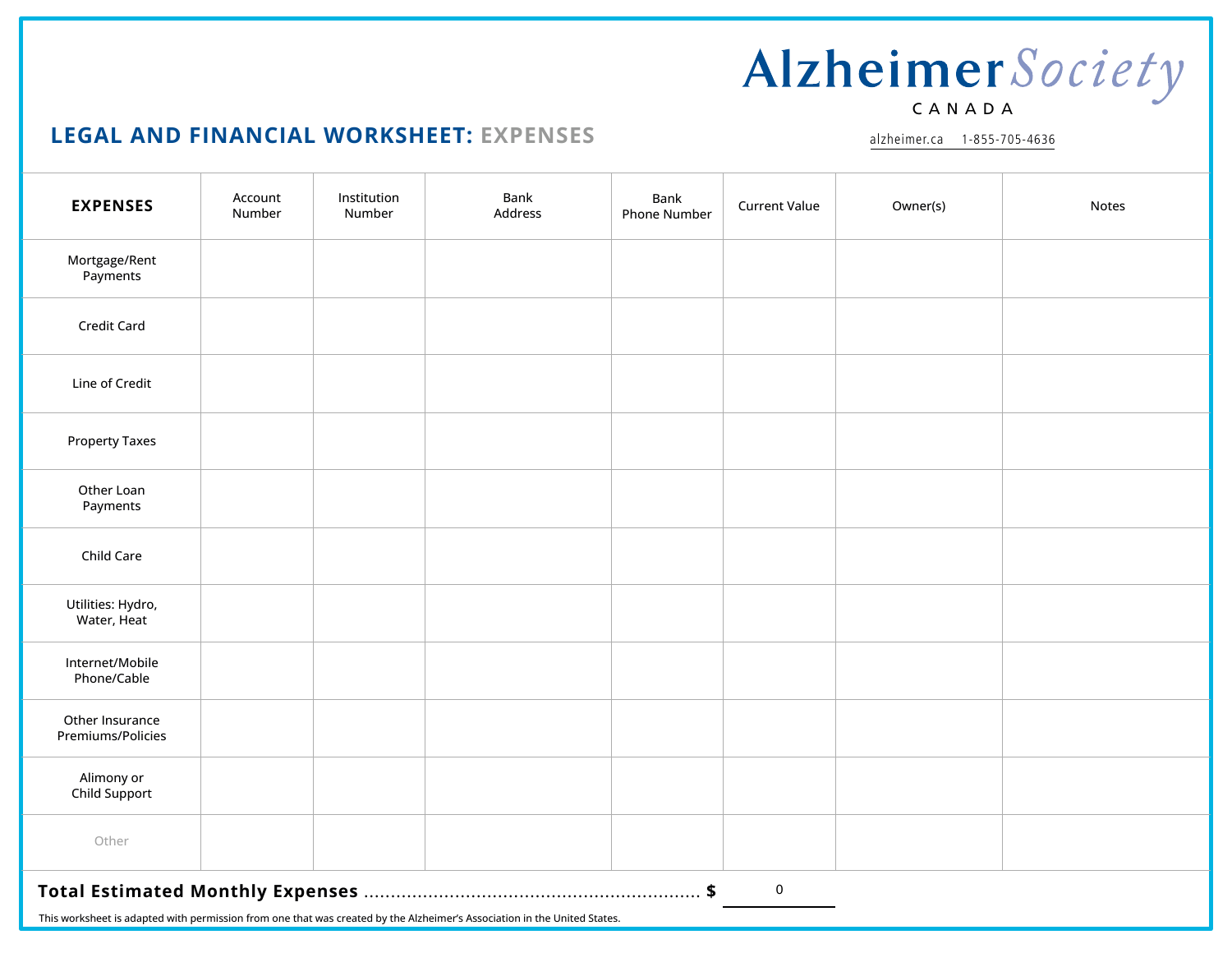### **LEGAL AND FINANCIAL WORKSHEET: INSURANCE**

| <b>INSURANCE</b>                                       | <b>Insurance Company</b> | <b>Location of Documents</b> | Notes |
|--------------------------------------------------------|--------------------------|------------------------------|-------|
| Personal Insurance (life/<br>disability/long-term care |                          |                              |       |
| Health Insurance                                       |                          |                              |       |
| Home/Rental<br>Insurance                               |                          |                              |       |
| Auto Insurance                                         |                          |                              |       |
| Mortgage Insurance                                     |                          |                              |       |
| Other                                                  |                          |                              |       |
| Other                                                  |                          |                              |       |
| Other                                                  |                          |                              |       |
| Other                                                  |                          |                              |       |
| Other                                                  |                          |                              |       |
| Other                                                  |                          |                              |       |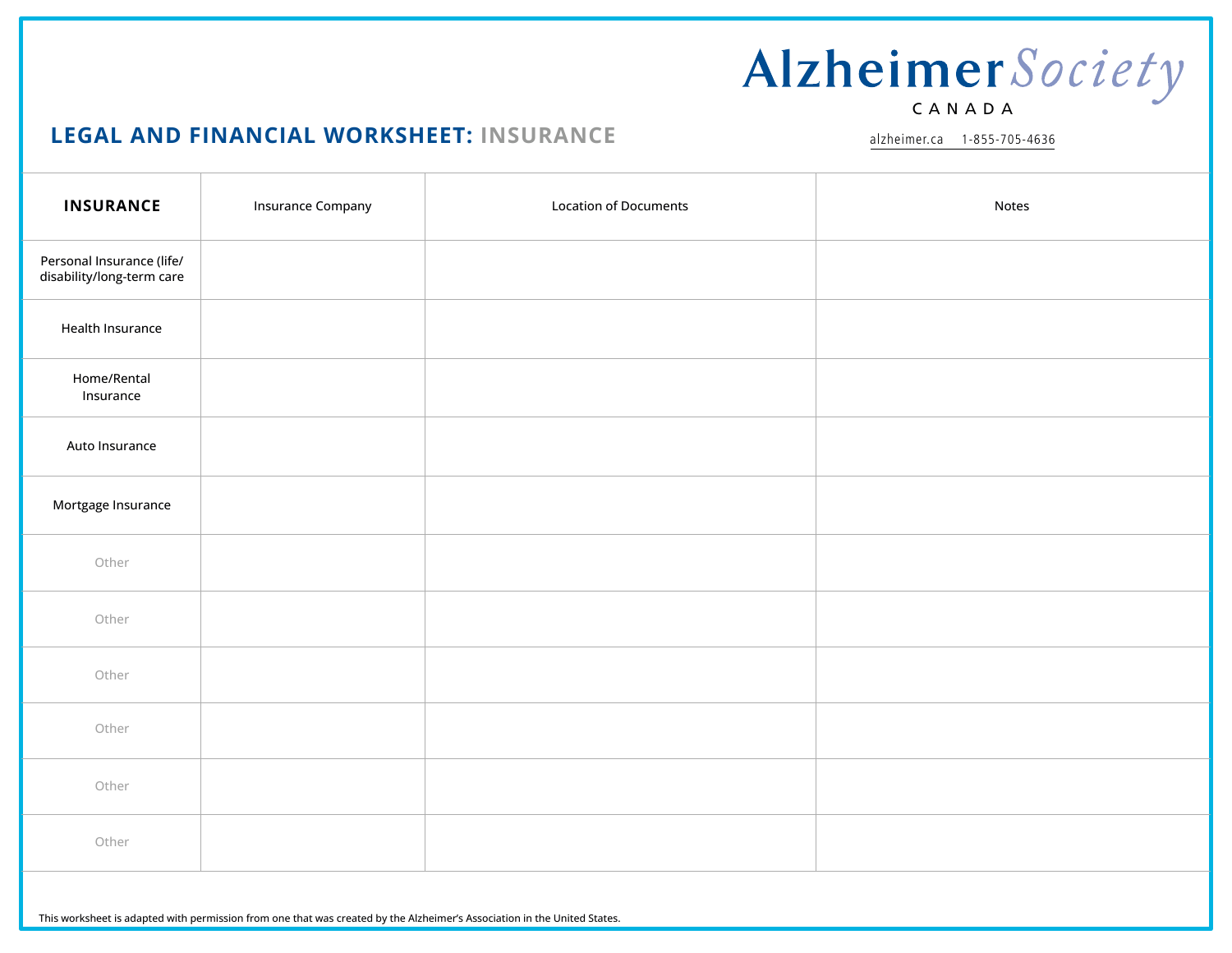#### **LEGAL AND FINANCIAL WORKSHEET: LEGAL DOCUMENTS**

alzheimer.ca 1-855-705-4636

| <b>LEGAL</b>                                            | Owner(s) | <b>Location of Documents</b> | <b>Notes</b> |
|---------------------------------------------------------|----------|------------------------------|--------------|
| ID or Driver's License                                  |          |                              |              |
| Social Insurance Number                                 |          |                              |              |
| <b>Health Card</b>                                      |          |                              |              |
| Passport(s)                                             |          |                              |              |
| Wills (Living and Standard)                             |          |                              |              |
| Power of Attorney<br>(Property)                         |          |                              |              |
| Power of Attorney<br>(Personal Care)                    |          |                              |              |
| Marriage Certificate                                    |          |                              |              |
| Vehicle Registration                                    |          |                              |              |
| Birth Certificate (for self<br>and any dependents)      |          |                              |              |
| <b>Personal Tax Returns</b>                             |          |                              |              |
| <b>Military Service Records</b>                         |          |                              |              |
| Death Certificate (for a<br>deceased partner or spouse) |          |                              |              |

This worksheet is adapted with permission from one that was created by the Alzheimer's Association in the United States.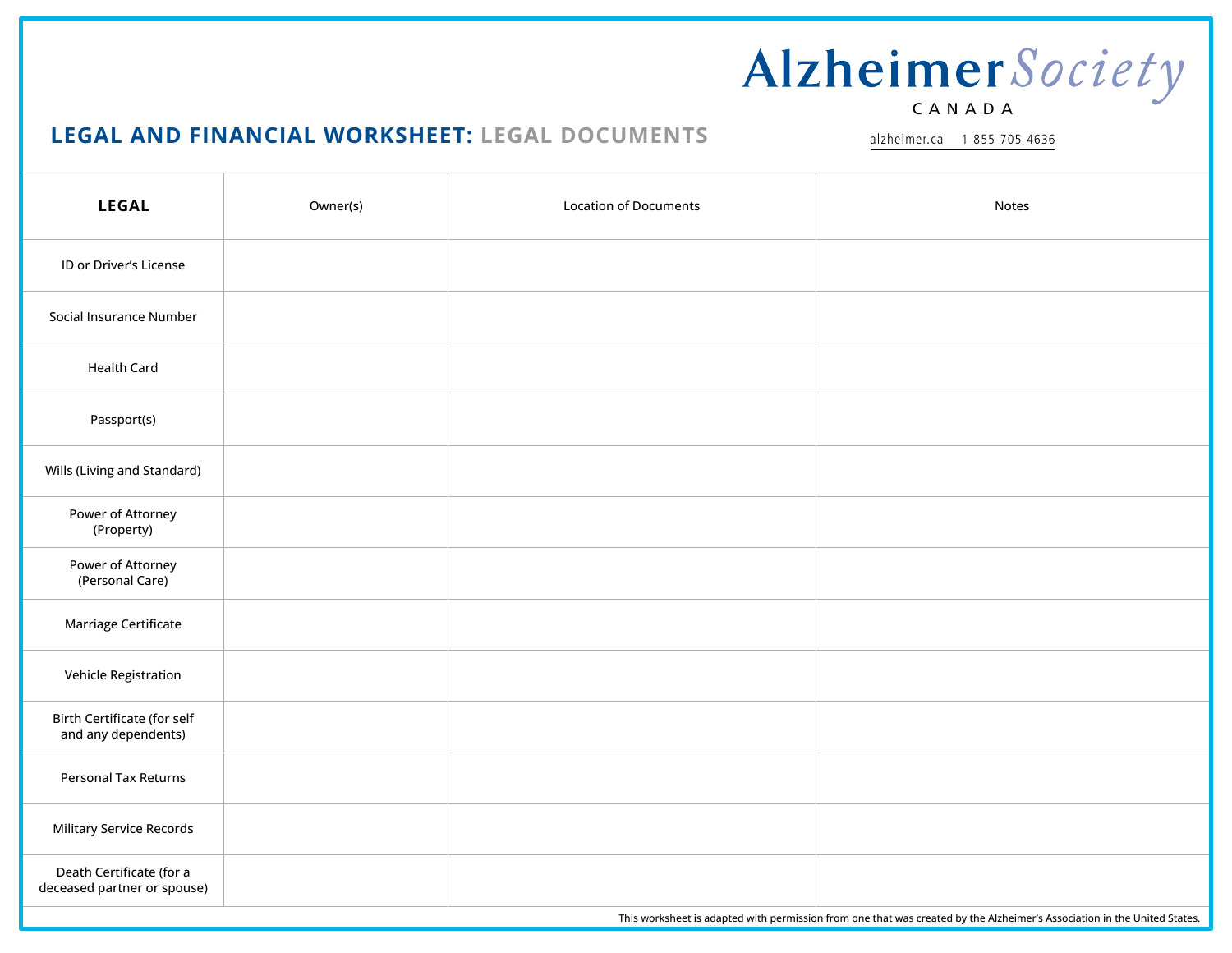### **LEGAL AND FINANCIAL WORKSHEET: MEDICAL**

alzheimer.ca 1-855-705-4636

| <b>MEDICAL</b>              | Name | Contact Information | Notes |
|-----------------------------|------|---------------------|-------|
| Primary/Family<br>Physician |      |                     |       |
| <b>Dental Care</b>          |      |                     |       |
| Eye Care                    |      |                     |       |
| <b>Medical Specialist</b>   |      |                     |       |
| <b>Medical Specialist</b>   |      |                     |       |
| Other                       |      |                     |       |
| Other                       |      |                     |       |
| Other                       |      |                     |       |
| Other                       |      |                     |       |
| Other                       |      |                     |       |
| Other                       |      |                     |       |

This worksheet is adapted with permission from one that was created by the Alzheimer's Association in the United States.